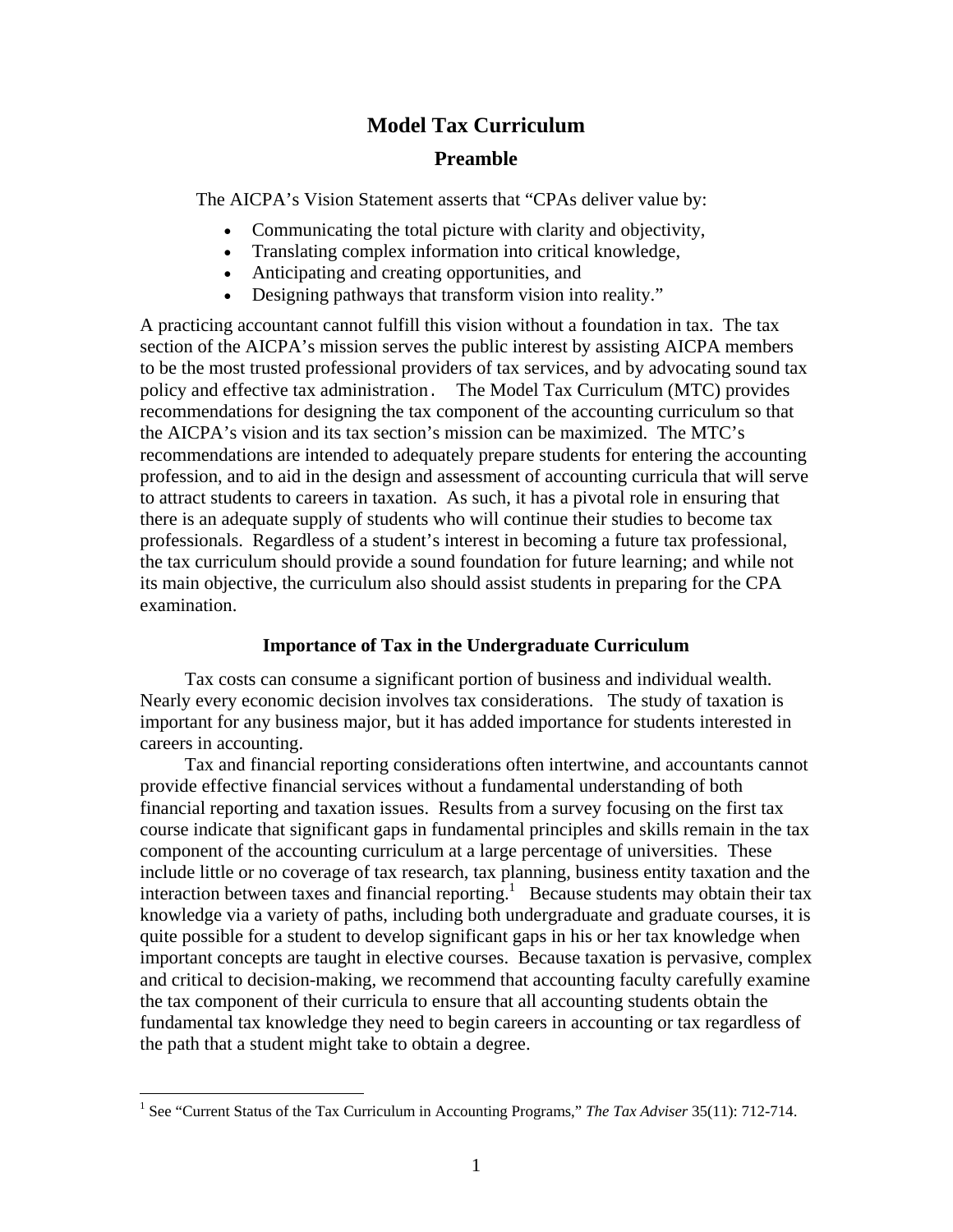## **Objectives of the Tax Component of the Undergraduate Curriculum**

The primary objective of the tax component of the accounting curriculum is that students understand the role of taxation in economic decision making and financial reporting. A student should understand fundamental tax law and be able to apply essential tax planning concepts. The curriculum should introduce a broad range of tax issues and their impact on a variety of taxpaying entities. While the primary focus is on the federal income tax, students should acquire knowledge that is transferable to taxes imposed by other taxing authorities. The knowledge and skills provided in the tax component of the accounting curriculum should facilitate future learning in tax even if the student does not expect to become a tax professional. The tax component of the curriculum is also critical in that it shapes the perceptions of those students who may wish to become tax professionals. As such, it has a key role in attracting students toward careers as tax professionals.

#### **Learning Outcomes**

A student completing the tax component<sup>2</sup> of the body of knowledge for entry into the accounting profession should have the ability to:

- Comprehend the rationale for tax laws by differentiating the types of tax bases and weighing the multiple objectives tax policymakers consider when developing tax law
- Apply analytical reasoning tools to assess how taxes affect economic decisions for *all* taxpaying entities (including individuals, partnerships, Subchapters C and S corporations):
	- o Through the amount and timing of income recognition and deductions
	- o Related to property transactions that generate recognized, deferred or no taxable gains or losses
	- o Related to organizational form decisions
- Analyze how taxes affect financial reporting including:

 $\overline{a}$ 

- o Comparing and contrasting book and tax differences and how they impact tax-based and financial reporting-based income statements and balance sheets
- o Detecting FAS 109 issues including applying the accounting standards for determining deferred tax assets and liabilities
- o Developing an awareness of internal control issues related to tax reporting
- Develop a fundamental understanding of the components of taxable income determination across taxable entities so that the student builds a foundation for effectively learning future tax laws in order to implement future tax compliance and planning strategies

 $2^2$  The Model Tax Curriculum adopted the perspective of examining the accounting curriculum in its entirety. It is quite likely that several universities may choose to help their students achieve these outcomes by including some of them in courses that are traditionally considered "nontax."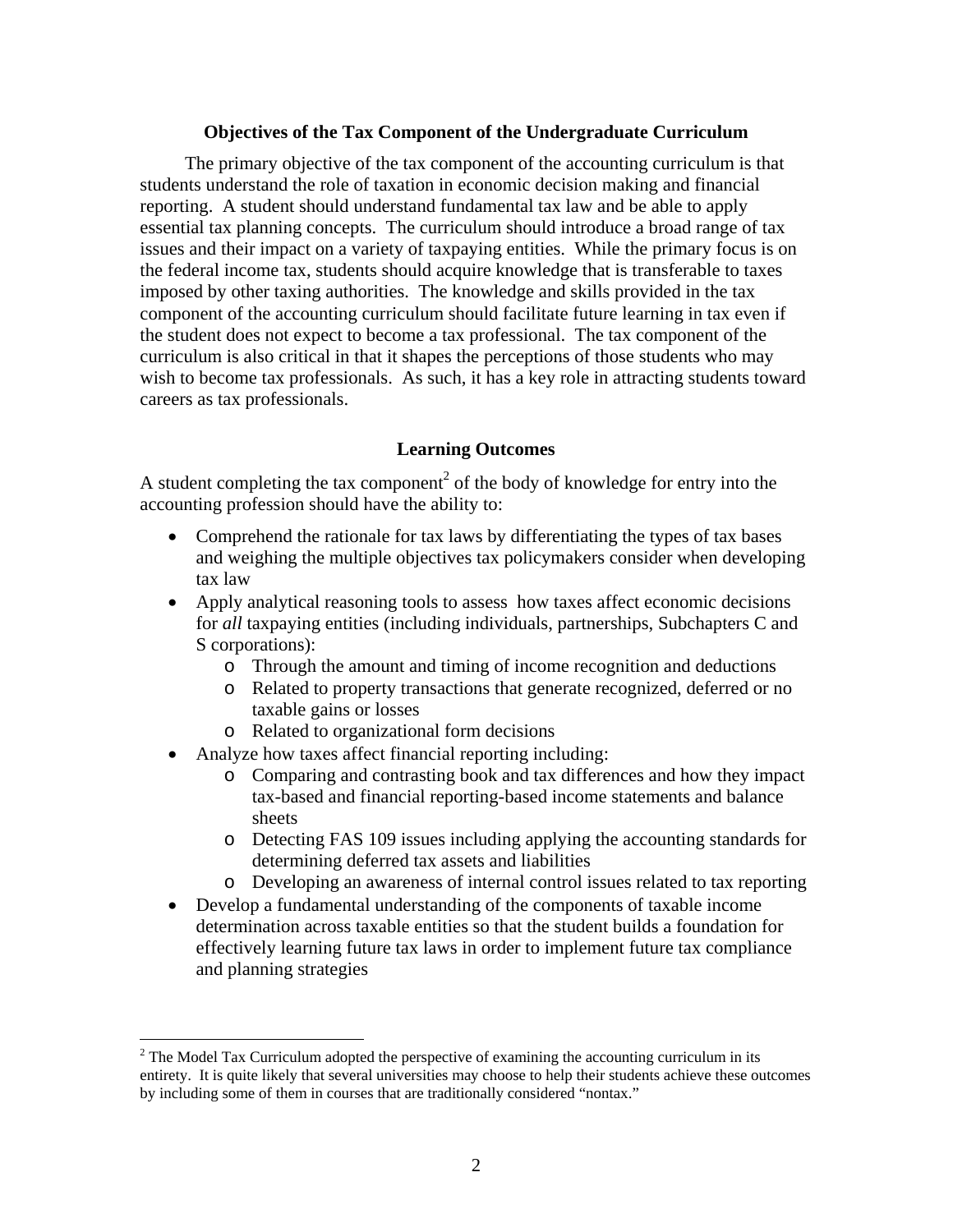- Draw supportable conclusions regarding tax issues by using research skills (including accessing and interpreting sources of authoritative support) to identify and evaluate strengths, weaknesses and opportunities
- Communicate tax conclusions and recommendations in a clear and concise manner to relevant stakeholders
- Appreciate the professional and ethical obligations as well as community service opportunities for tax service providers
- Enhance his or her interpersonal skills
- Develop technological skills necessary to undertake tax planning, compliance and research strategies

#### **Teaching Methods**

A faculty member greatly enhances a student's ability to understand and apply tax concepts by providing a framework for organizing the student's knowledge. Providing a framework is essential, but the specific framework should be one that is suited to the institution's mission and linked to the broader accounting curriculum of which tax is a part. The Model Tax Curriculum recognizes that there is a wide variety of schools with differing missions and differing accounting curricula designed to serve the students at these schools.

Faculty should use a variety of teaching methods to achieve the learning outcomes of the Model Tax Curriculum, tailored to the differing needs of students at schools with differing missions and accounting curricula. These teaching methods include, but are not limited to: lecture, in class discussion, presentations, cases, simulations, role-plays, service learning activities and distance education methods. Whatever combination of methods used, the objective should be to prepare and enable students to learn on their own during their professional careers.

Following this preamble is a matrix to assist faculty with designing the tax component of the accounting curriculum. It displays the key learning outcomes as well as suggestions for *potential* technical tax topics that *might* be used to help achieve the learning outcomes. When introducing technical topics, faculty are encouraged to use an approach that integrates planning, research, and financial accounting concepts from a decision-making perspective. In addition, the matrix shows how the learning outcomes for the tax component help fulfill the components of the AICPA's Core Competency Framework.

The intent of the Model Tax Curriculum is to recommend the learning outcomes a student should be able to attain before he or she begins a professional career. As such, these outcomes may be achieved via a variety of means including undergraduate or graduate courses, in –class or out-of-class experiences, and components within traditional "nontax courses." Faculty need to ensure that a student has the opportunity to achieve these learning outcomes regardless of the educational path he or she may choose. It is important to recognize that achieving the learning outcomes and developing the core competencies cannot be accomplished via a single individual income tax-oriented course which is exclusively lecture-based. Faculty at schools with only one required tax course need to be particularly creative not only in adopting a more active teaching style but also in exploring additional opportunities to enhance students' tax knowledge while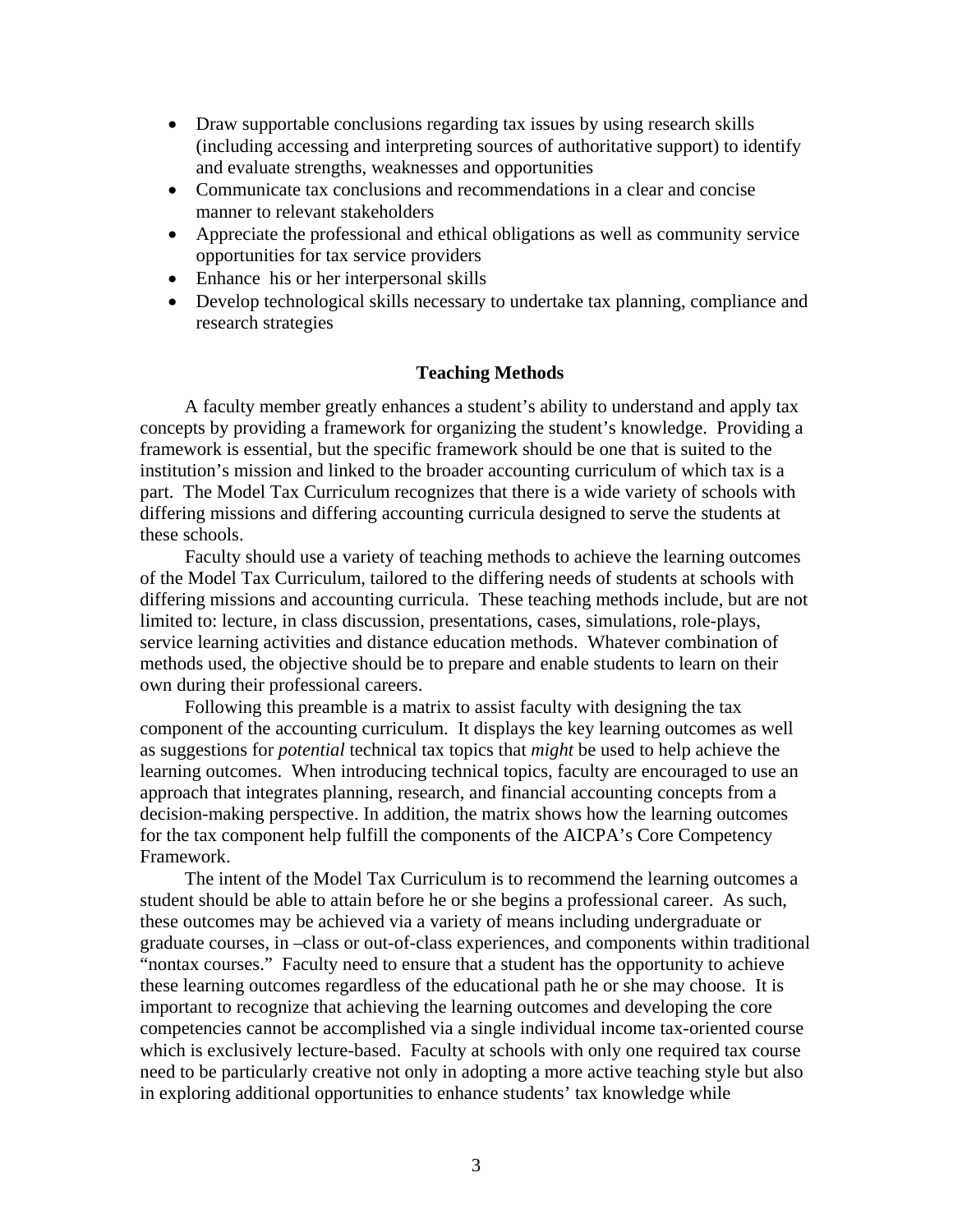developing their communication, intellectual, and interpersonal skills. There are several opportunities for developing the core competencies that are unique to the tax component of the accounting curriculum. For example, VITA programs are a unique and efficient means for helping students develop their personal competencies while enhancing their tax knowledge.

It is clear that there are multiple opportunities for innovation in the tax curriculum that can help give students the foundation to become highly valued business advisers. But to meet the changing needs of the accounting profession, faculty should periodically revisit the tax curriculum and its critical role in accounting programs to ensure that students are fully prepared to enter the business world as knowledgeable professionals.

#### **Summary**

 In order to most effectively meet student needs, academia and the accounting profession must continue to work together to develop thought-provoking teaching materials such as cases and simulations. In addition, it is expected that the Model Tax Curriculum will need to be periodically reviewed to ensure that it is meeting the continuously changing tax and business environments.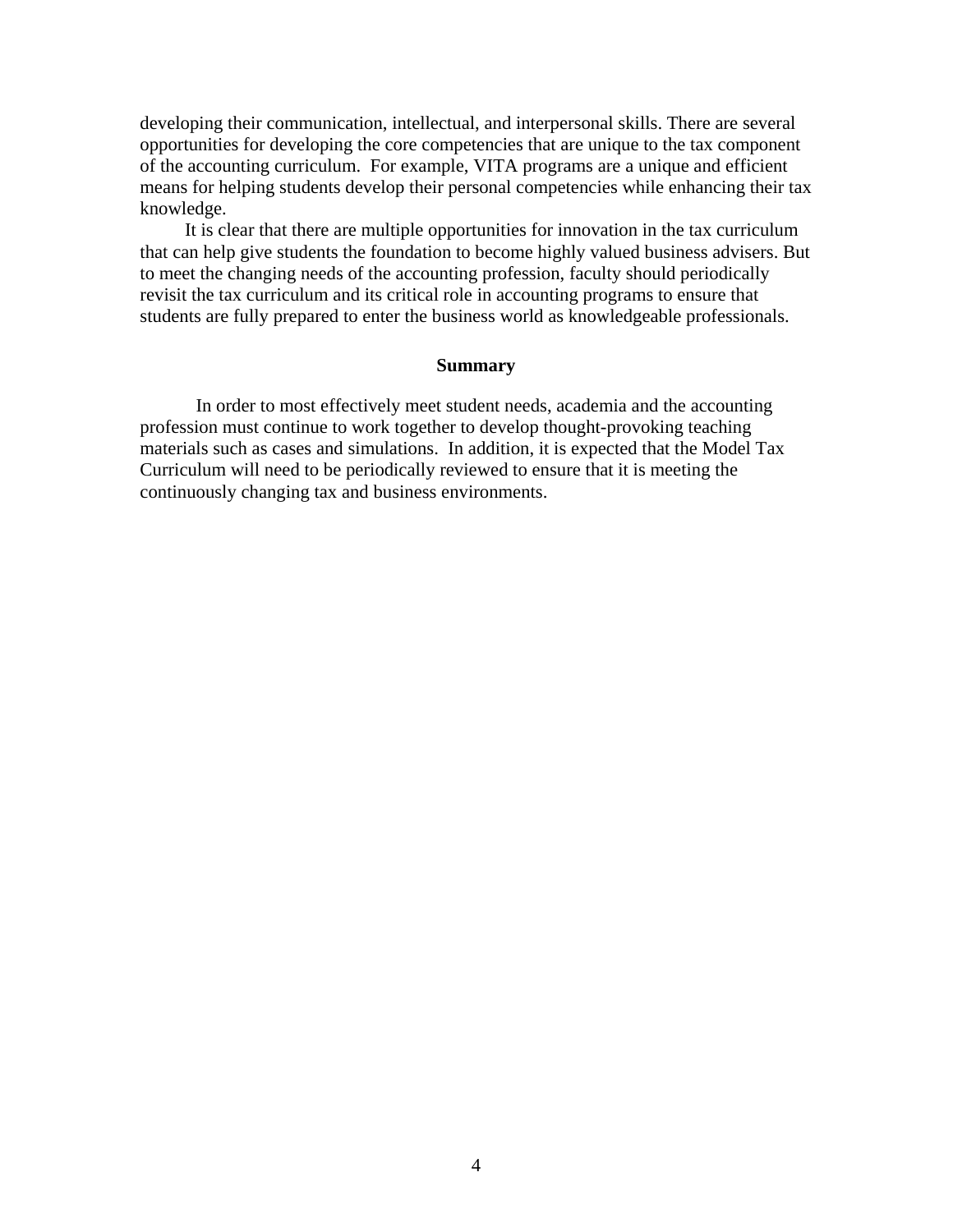|    |                                                                                | Comprehend<br>rational for |                                                                                  | Apply analytical reasoning tools to assess<br>how taxes affect economic decisions |                                                   | Analyze<br>how taxes             | Develop a<br>fundamental                                                       | Draw<br>supportable                                                | Communicate<br>$\ensuremath{\text{tax}}$                                          | Appreciate<br>professional                                                                                        | Enhance<br>his or her        | Develop<br>techno-        |
|----|--------------------------------------------------------------------------------|----------------------------|----------------------------------------------------------------------------------|-----------------------------------------------------------------------------------|---------------------------------------------------|----------------------------------|--------------------------------------------------------------------------------|--------------------------------------------------------------------|-----------------------------------------------------------------------------------|-------------------------------------------------------------------------------------------------------------------|------------------------------|---------------------------|
|    |                                                                                | tax laws                   | Through<br>amount<br>and timing<br>of income<br>recognition<br>and<br>deductions | Related to<br>property<br>transactions                                            | Related to<br>organizational<br>form<br>decisions | affect<br>financial<br>reporting | understanding<br>of the<br>components<br>of taxable<br>income<br>determination | conclusions<br>regarding tax<br>issues using<br>research<br>skills | conclusions<br>and<br>recommend-<br>ations in a<br>clear and<br>concise<br>manner | and ethical<br>obligations as<br>well as<br>community<br>service<br>opportunities<br>for tax service<br>providers | inter-<br>personal<br>skills | logical<br>skills         |
|    | <b>CORE</b><br><b>COMPETENCIES</b>                                             |                            |                                                                                  |                                                                                   |                                                   |                                  |                                                                                |                                                                    |                                                                                   |                                                                                                                   |                              |                           |
| Ι. | Functional<br>competencies                                                     |                            |                                                                                  |                                                                                   |                                                   |                                  |                                                                                |                                                                    |                                                                                   |                                                                                                                   |                              |                           |
|    | Decision modeling                                                              |                            |                                                                                  |                                                                                   |                                                   |                                  |                                                                                | $\overline{X}$                                                     | $\mathbf X$                                                                       |                                                                                                                   |                              | $\mathbf X$               |
|    | Risk analysis                                                                  |                            |                                                                                  |                                                                                   |                                                   | $\overline{X}$                   |                                                                                | $\overline{X}$                                                     | $\overline{X}$                                                                    | $\overline{X}$                                                                                                    |                              | $\overline{X}$            |
|    | Measurement                                                                    |                            | $\overline{X}$                                                                   | $\overline{X}$                                                                    |                                                   | $\overline{X}$                   | $\overline{X}$                                                                 |                                                                    |                                                                                   |                                                                                                                   |                              |                           |
|    | Reporting                                                                      |                            |                                                                                  |                                                                                   |                                                   | $\overline{X}$                   | $\overline{X}$                                                                 |                                                                    | $\overline{X}$                                                                    |                                                                                                                   |                              | $\overline{X}$            |
|    | Research                                                                       |                            |                                                                                  |                                                                                   |                                                   |                                  |                                                                                | $\overline{X}$                                                     | $\overline{X}$                                                                    | $\overline{\text{X}}$                                                                                             | $\overline{X}$               | $\overline{X}$            |
|    | Leverage<br>technology to<br>develop and<br>enhance functional<br>competencies |                            | $\mathbf X$                                                                      | $\mathbf X$                                                                       | $\mathbf X$                                       | $\mathbf X$                      |                                                                                | $\mathbf X$                                                        | $\mathbf X$                                                                       |                                                                                                                   | $\mathbf X$                  | $\mathbf X$               |
| П. | Personal<br>competencies                                                       |                            |                                                                                  |                                                                                   |                                                   |                                  |                                                                                |                                                                    |                                                                                   |                                                                                                                   |                              |                           |
|    | Professional<br>demeanor<br>Problem solving                                    |                            |                                                                                  |                                                                                   |                                                   |                                  |                                                                                |                                                                    |                                                                                   | $\mathbf X$                                                                                                       | $\mathbf X$                  |                           |
|    | and decision<br>making                                                         |                            |                                                                                  |                                                                                   |                                                   |                                  |                                                                                | $\mathbf X$                                                        |                                                                                   |                                                                                                                   | $\mathbf X$                  | $\mathbf X$               |
|    | Interaction                                                                    |                            |                                                                                  |                                                                                   |                                                   |                                  |                                                                                |                                                                    | $\overline{X}$                                                                    | $\overline{X}$                                                                                                    | $\overline{X}$               |                           |
|    | Leadership                                                                     |                            |                                                                                  |                                                                                   |                                                   |                                  |                                                                                |                                                                    |                                                                                   | $\overline{X}$                                                                                                    | $\overline{\text{X}}$        |                           |
|    | Communication                                                                  |                            |                                                                                  |                                                                                   |                                                   |                                  |                                                                                |                                                                    | $\overline{\text{X}}$                                                             |                                                                                                                   | $\overline{X}$               | $\overline{X}$            |
|    | Project<br>management                                                          |                            |                                                                                  |                                                                                   |                                                   |                                  |                                                                                |                                                                    | $\mathbf X$                                                                       |                                                                                                                   | $\mathbf X$                  |                           |
|    | Leverage<br>technology to<br>develop and<br>enhance personal<br>competencies   |                            |                                                                                  |                                                                                   |                                                   |                                  |                                                                                | X                                                                  |                                                                                   |                                                                                                                   | $\mathbf X$                  | $\boldsymbol{\mathrm{X}}$ |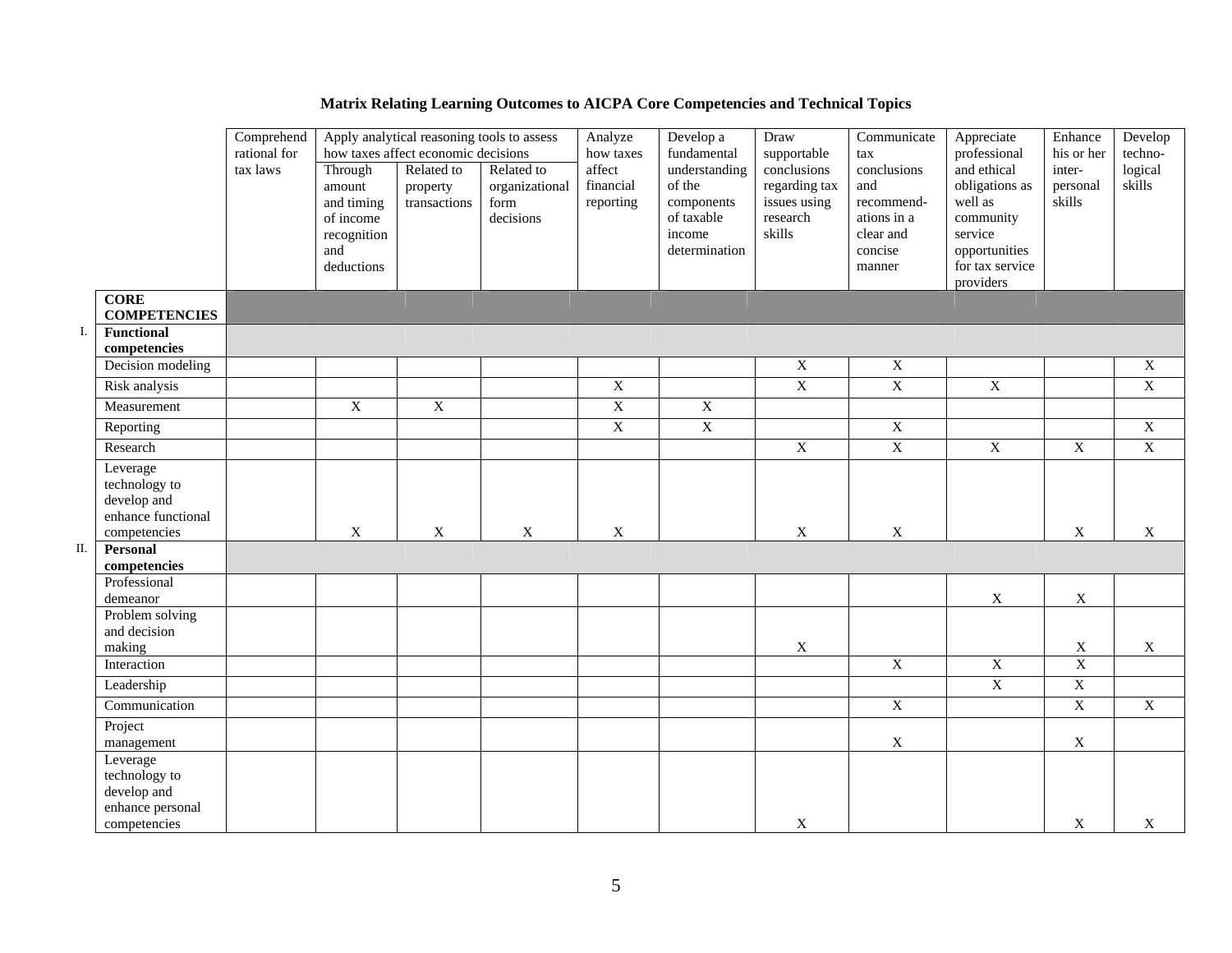|     |                                 | Comprehend<br>rational for |                                                                                  | how taxes affect economic decisions    | Apply analytical reasoning tools to assess        | Develop a<br>Analyze<br>fundamental<br>how taxes | Draw<br>supportable                                                            | Communicate<br>tax                                                 | Appreciate<br>professional                                                        | Enhance<br>his or her                                                                                             | Develop<br>techno-           |                           |
|-----|---------------------------------|----------------------------|----------------------------------------------------------------------------------|----------------------------------------|---------------------------------------------------|--------------------------------------------------|--------------------------------------------------------------------------------|--------------------------------------------------------------------|-----------------------------------------------------------------------------------|-------------------------------------------------------------------------------------------------------------------|------------------------------|---------------------------|
|     |                                 | tax laws                   | Through<br>amount<br>and timing<br>of income<br>recognition<br>and<br>deductions | Related to<br>property<br>transactions | Related to<br>organizational<br>form<br>decisions | affect<br>financial<br>reporting                 | understanding<br>of the<br>components<br>of taxable<br>income<br>determination | conclusions<br>regarding tax<br>issues using<br>research<br>skills | conclusions<br>and<br>recommend-<br>ations in a<br>clear and<br>concise<br>manner | and ethical<br>obligations as<br>well as<br>community<br>service<br>opportunities<br>for tax service<br>providers | inter-<br>personal<br>skills | logical<br>skills         |
| III | <b>Broad business</b>           |                            |                                                                                  |                                        |                                                   |                                                  |                                                                                |                                                                    |                                                                                   |                                                                                                                   |                              |                           |
|     | perspective                     |                            |                                                                                  |                                        |                                                   |                                                  |                                                                                |                                                                    |                                                                                   |                                                                                                                   |                              |                           |
|     | competencies                    |                            |                                                                                  |                                        |                                                   |                                                  |                                                                                |                                                                    |                                                                                   |                                                                                                                   |                              |                           |
|     | Strategic/critical              |                            |                                                                                  |                                        |                                                   |                                                  |                                                                                |                                                                    |                                                                                   |                                                                                                                   |                              |                           |
|     | thinking                        |                            |                                                                                  |                                        | $\mathbf X$                                       |                                                  |                                                                                | $\mathbf X$                                                        | $\mathbf X$                                                                       |                                                                                                                   |                              |                           |
|     | Industry/sector                 |                            |                                                                                  |                                        |                                                   |                                                  |                                                                                |                                                                    |                                                                                   |                                                                                                                   |                              |                           |
|     | Perspective                     |                            | $\mathbf X$                                                                      | $\mathbf X$                            | $\mathbf X$                                       | $\boldsymbol{\mathrm{X}}$                        |                                                                                | $\mathbf X$                                                        |                                                                                   |                                                                                                                   |                              |                           |
|     | International/global            |                            |                                                                                  |                                        |                                                   |                                                  |                                                                                |                                                                    |                                                                                   |                                                                                                                   |                              |                           |
|     | Perspective                     |                            | $\mathbf X$                                                                      | $\mathbf X$                            | $\mathbf X$                                       | $\mathbf X$                                      |                                                                                | $\mathbf X$                                                        |                                                                                   |                                                                                                                   |                              |                           |
|     | Resource                        |                            |                                                                                  |                                        |                                                   |                                                  |                                                                                |                                                                    |                                                                                   |                                                                                                                   |                              |                           |
|     | management                      |                            |                                                                                  |                                        |                                                   |                                                  |                                                                                |                                                                    |                                                                                   |                                                                                                                   | $\mathbf X$                  |                           |
|     | Legal/regulatory                |                            |                                                                                  |                                        |                                                   |                                                  |                                                                                |                                                                    |                                                                                   |                                                                                                                   |                              |                           |
|     | perspective                     | $\mathbf X$                | $\mathbf X$                                                                      | $\mathbf X$                            | $\mathbf X$                                       | $\mathbf X$                                      | $\mathbf X$                                                                    |                                                                    |                                                                                   |                                                                                                                   |                              |                           |
|     | Marketing/client                |                            |                                                                                  |                                        |                                                   |                                                  |                                                                                |                                                                    |                                                                                   |                                                                                                                   |                              |                           |
|     | focus                           |                            |                                                                                  |                                        |                                                   |                                                  |                                                                                |                                                                    |                                                                                   | X                                                                                                                 | X                            |                           |
|     | Leverage                        |                            |                                                                                  |                                        |                                                   |                                                  |                                                                                |                                                                    |                                                                                   |                                                                                                                   |                              |                           |
|     | technology to                   |                            |                                                                                  |                                        |                                                   |                                                  |                                                                                |                                                                    |                                                                                   |                                                                                                                   |                              |                           |
|     | develop and                     |                            |                                                                                  |                                        |                                                   |                                                  |                                                                                |                                                                    |                                                                                   |                                                                                                                   |                              |                           |
|     | enhance a broad                 |                            |                                                                                  |                                        |                                                   |                                                  |                                                                                |                                                                    |                                                                                   |                                                                                                                   |                              |                           |
|     | business                        |                            |                                                                                  |                                        |                                                   |                                                  |                                                                                | $\mathbf X$                                                        |                                                                                   |                                                                                                                   |                              |                           |
|     | perspective<br><b>TECHNICAL</b> |                            |                                                                                  |                                        |                                                   |                                                  |                                                                                |                                                                    |                                                                                   |                                                                                                                   | X                            | $\boldsymbol{\mathrm{X}}$ |
|     | <b>TOPICS</b>                   |                            |                                                                                  |                                        |                                                   |                                                  |                                                                                |                                                                    |                                                                                   |                                                                                                                   |                              |                           |
| I.  | <b>Introduction to</b>          |                            |                                                                                  |                                        |                                                   |                                                  |                                                                                |                                                                    |                                                                                   |                                                                                                                   |                              |                           |
|     | role of taxes                   |                            |                                                                                  |                                        |                                                   |                                                  |                                                                                |                                                                    |                                                                                   |                                                                                                                   |                              |                           |
|     | Role of taxes in                |                            |                                                                                  |                                        |                                                   |                                                  |                                                                                | $\overline{X}$                                                     |                                                                                   | $\overline{X}$                                                                                                    |                              | $\boldsymbol{\mathrm{X}}$ |
|     | decision making                 | $\mathbf X$                | $\mathbf X$                                                                      | $\mathbf X$                            | $\mathbf X$                                       |                                                  |                                                                                |                                                                    |                                                                                   |                                                                                                                   |                              |                           |
|     | Tax policy                      |                            |                                                                                  |                                        |                                                   |                                                  |                                                                                |                                                                    |                                                                                   | $\overline{X}$                                                                                                    |                              |                           |
|     | considerations                  | $\mathbf X$                |                                                                                  |                                        |                                                   | $\mathbf X$                                      |                                                                                |                                                                    |                                                                                   |                                                                                                                   |                              |                           |
|     | Interrelationship               |                            |                                                                                  |                                        |                                                   |                                                  |                                                                                |                                                                    |                                                                                   | $\overline{X}$                                                                                                    |                              |                           |
|     | between tax                     |                            |                                                                                  |                                        |                                                   |                                                  |                                                                                |                                                                    |                                                                                   |                                                                                                                   |                              |                           |
|     | authorities                     | $\mathbf X$                |                                                                                  |                                        |                                                   |                                                  |                                                                                |                                                                    |                                                                                   |                                                                                                                   |                              |                           |
|     | Legislative process             | $\mathbf X$                |                                                                                  |                                        |                                                   |                                                  |                                                                                | X                                                                  |                                                                                   | $\overline{X}$                                                                                                    |                              |                           |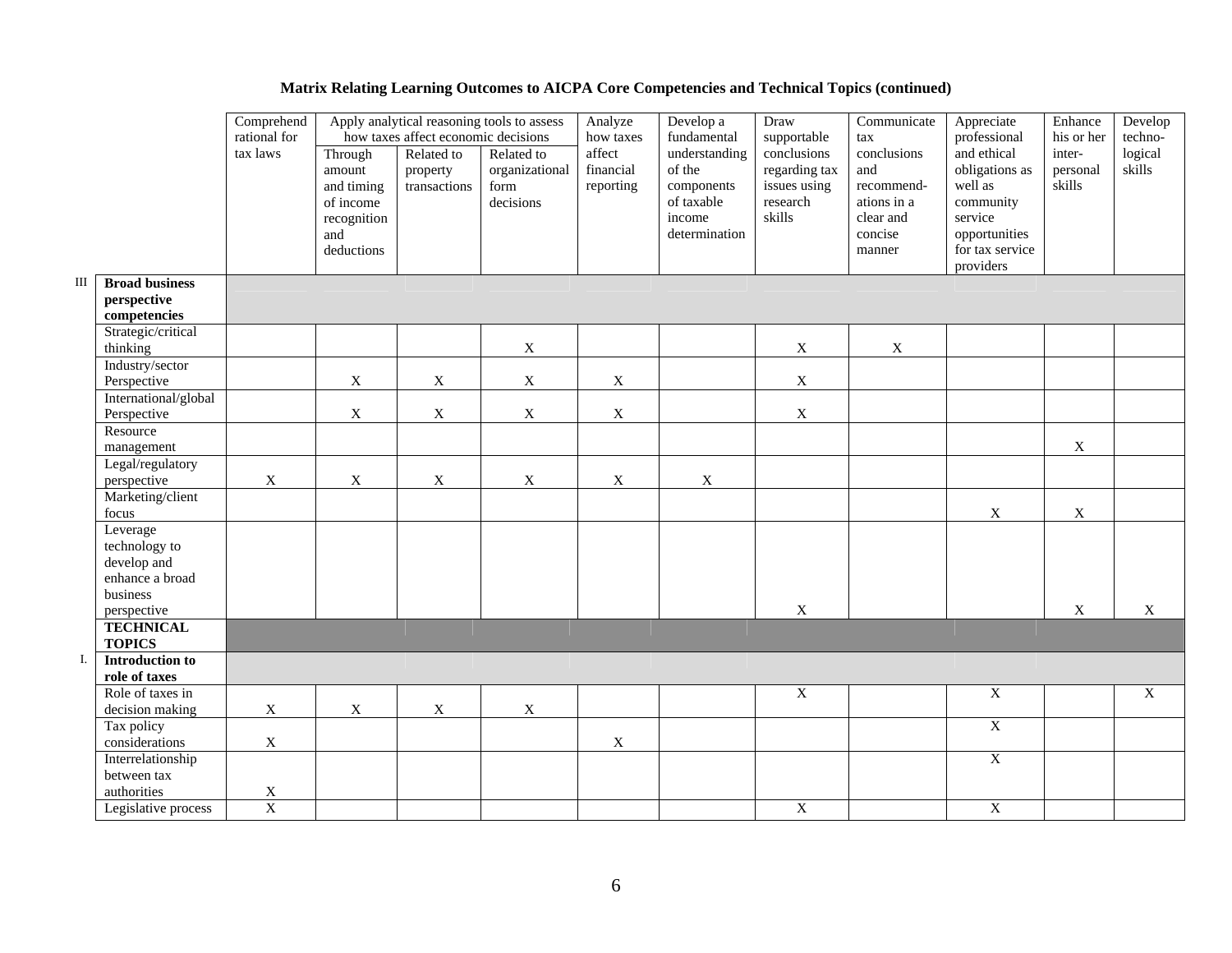|              |                                                                        | Comprehend<br>Apply analytical reasoning tools to assess<br>rational for<br>how taxes affect economic decisions |                                                                                  |                                        | Analyze<br>how taxes                              | Develop a<br>fundamental         | Draw<br>supportable                                                            | Communicate<br>tax                                                 | Appreciate<br>professional                                                        | Enhance<br>his or her                                                                                             | Develop<br>techno-           |                   |
|--------------|------------------------------------------------------------------------|-----------------------------------------------------------------------------------------------------------------|----------------------------------------------------------------------------------|----------------------------------------|---------------------------------------------------|----------------------------------|--------------------------------------------------------------------------------|--------------------------------------------------------------------|-----------------------------------------------------------------------------------|-------------------------------------------------------------------------------------------------------------------|------------------------------|-------------------|
|              |                                                                        | tax laws                                                                                                        | Through<br>amount<br>and timing<br>of income<br>recognition<br>and<br>deductions | Related to<br>property<br>transactions | Related to<br>organizational<br>form<br>decisions | affect<br>financial<br>reporting | understanding<br>of the<br>components<br>of taxable<br>income<br>determination | conclusions<br>regarding tax<br>issues using<br>research<br>skills | conclusions<br>and<br>recommend-<br>ations in a<br>clear and<br>concise<br>manner | and ethical<br>obligations as<br>well as<br>community<br>service<br>opportunities<br>for tax service<br>providers | inter-<br>personal<br>skills | logical<br>skills |
| $\mathbf{I}$ | <b>Taxes and</b><br>financial reporting                                |                                                                                                                 |                                                                                  |                                        |                                                   |                                  |                                                                                |                                                                    |                                                                                   |                                                                                                                   |                              |                   |
|              | <b>Differences</b><br>between financial<br>and tax accounting          |                                                                                                                 |                                                                                  |                                        |                                                   |                                  |                                                                                |                                                                    |                                                                                   |                                                                                                                   |                              |                   |
|              | <b>FAS 109</b>                                                         |                                                                                                                 |                                                                                  |                                        |                                                   | $\frac{\text{X}}{\text{X}}$      | $\frac{X}{X}$                                                                  |                                                                    |                                                                                   |                                                                                                                   |                              |                   |
|              | Awareness of<br>internal control<br>issues related to tax<br>reporting |                                                                                                                 |                                                                                  |                                        |                                                   | X                                |                                                                                |                                                                    |                                                                                   | X                                                                                                                 |                              |                   |
| $\rm III$    | <b>Tax practice</b>                                                    |                                                                                                                 |                                                                                  |                                        |                                                   |                                  |                                                                                |                                                                    |                                                                                   |                                                                                                                   |                              |                   |
|              | Tax research                                                           |                                                                                                                 |                                                                                  |                                        |                                                   |                                  |                                                                                | $\overline{X}$                                                     | $\overline{X}$                                                                    | $\overline{\textbf{X}}$                                                                                           | $\mathbf X$                  | $\overline{X}$    |
|              | Professional<br>responsibilities and<br>ethics                         |                                                                                                                 |                                                                                  |                                        |                                                   |                                  |                                                                                | $\mathbf X$                                                        | X                                                                                 | $\mathbf X$                                                                                                       | $\mathbf X$                  |                   |
|              | Federal tax<br>procedures                                              |                                                                                                                 |                                                                                  |                                        |                                                   |                                  |                                                                                |                                                                    |                                                                                   | $\mathbf X$                                                                                                       |                              |                   |
| IV           | <b>Accounting</b><br>periods and<br>methods                            |                                                                                                                 |                                                                                  |                                        |                                                   |                                  |                                                                                |                                                                    |                                                                                   |                                                                                                                   |                              |                   |
|              | Accounting periods                                                     |                                                                                                                 | $\overline{X}$                                                                   |                                        |                                                   | $\overline{X}$                   | $\overline{X}$                                                                 |                                                                    |                                                                                   |                                                                                                                   |                              |                   |
|              | Cash versus accrual                                                    |                                                                                                                 | $\mathbf X$                                                                      |                                        |                                                   | $\overline{\mathbf{X}}$          | $\overline{\mathbf{X}}$                                                        |                                                                    |                                                                                   |                                                                                                                   |                              |                   |
|              | Inventory methods                                                      |                                                                                                                 | $\overline{\textbf{X}}$                                                          | $\overline{\textbf{X}}$                |                                                   | $\overline{X}$                   | $\overline{\mathbf{X}}$                                                        |                                                                    |                                                                                   |                                                                                                                   |                              |                   |
| V            | Property<br>transactions                                               |                                                                                                                 |                                                                                  |                                        |                                                   |                                  |                                                                                |                                                                    |                                                                                   |                                                                                                                   |                              |                   |
|              | Types of assets                                                        | $\mathbf X$                                                                                                     |                                                                                  | $\mathbf X$                            |                                                   |                                  | $\mathbf X$                                                                    |                                                                    |                                                                                   |                                                                                                                   |                              |                   |
|              | <b>Basis</b> of assets                                                 | $\overline{X}$                                                                                                  |                                                                                  | $\overline{X}$                         |                                                   |                                  | $\overline{X}$                                                                 |                                                                    |                                                                                   |                                                                                                                   |                              |                   |
|              | Depreciation and<br>amortization                                       | $\mathbf X$                                                                                                     |                                                                                  | $\mathbf X$                            |                                                   |                                  | $\mathbf X$                                                                    |                                                                    |                                                                                   |                                                                                                                   |                              |                   |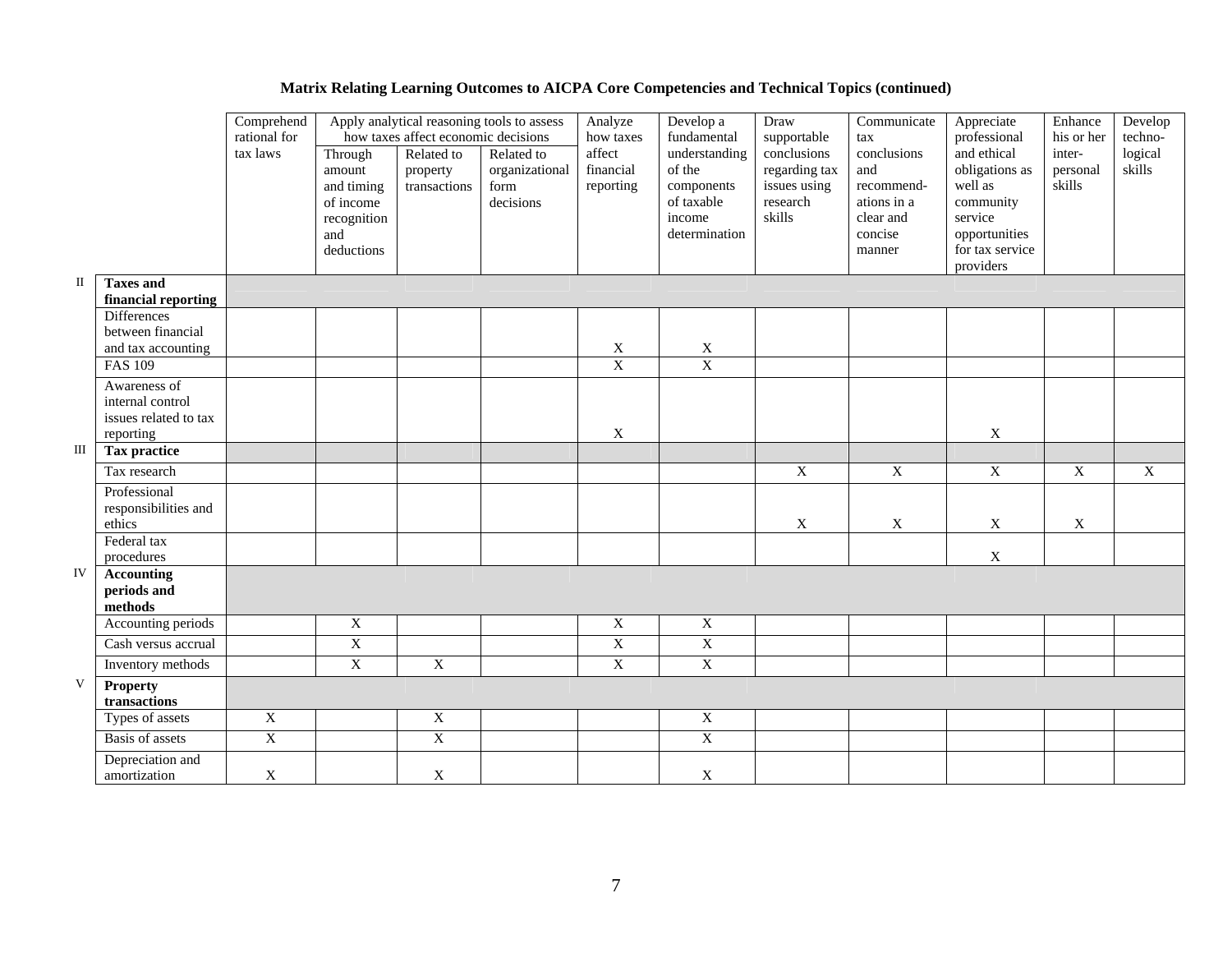|    |                                           | Comprehend<br>rational for | Apply analytical reasoning tools to assess<br>how taxes affect economic decisions |              |                | Analyze<br>how taxes | Develop a<br>fundamental | Draw<br>supportable          | Communicate<br>tax | Appreciate<br>professional    | Enhance<br>his or her | Develop<br>techno- |
|----|-------------------------------------------|----------------------------|-----------------------------------------------------------------------------------|--------------|----------------|----------------------|--------------------------|------------------------------|--------------------|-------------------------------|-----------------------|--------------------|
|    |                                           | tax laws                   | Through                                                                           | Related to   | Related to     | affect               | understanding<br>of the  | conclusions<br>regarding tax | conclusions        | and ethical<br>obligations as | inter-<br>personal    | logical<br>skills  |
|    |                                           |                            | amount                                                                            | property     | organizational | financial            |                          |                              | and                |                               |                       |                    |
|    |                                           |                            | and timing                                                                        | transactions | form           | reporting            | components               | issues using                 | recommend-         | well as                       | skills                |                    |
|    |                                           |                            | of income                                                                         |              | decisions      |                      | of taxable               | research                     | ations in a        | community                     |                       |                    |
|    |                                           |                            | recognition                                                                       |              |                |                      | income                   | skills                       | clear and          | service                       |                       |                    |
|    |                                           |                            | and                                                                               |              |                |                      | determination            |                              | concise            | opportunities                 |                       |                    |
|    |                                           |                            | deductions                                                                        |              |                |                      |                          |                              | manner             | for tax service               |                       |                    |
|    |                                           |                            |                                                                                   |              |                |                      |                          |                              |                    | providers                     |                       |                    |
|    | Sales and                                 |                            |                                                                                   |              |                |                      |                          |                              |                    |                               |                       |                    |
|    | exchanges of                              |                            |                                                                                   |              |                |                      |                          |                              |                    |                               |                       |                    |
|    | business property                         |                            |                                                                                   |              |                |                      |                          |                              |                    |                               |                       |                    |
|    | and depreciation                          | $\boldsymbol{\mathrm{X}}$  |                                                                                   | X            |                |                      | X                        |                              |                    |                               |                       |                    |
|    | recapture<br>Capital gains and            |                            |                                                                                   |              |                |                      |                          |                              |                    |                               |                       |                    |
|    | losses                                    | $\mathbf X$                |                                                                                   | $\mathbf X$  |                |                      | $\mathbf X$              |                              |                    |                               |                       |                    |
|    | Nontaxable sales                          |                            |                                                                                   |              |                |                      |                          |                              |                    |                               |                       |                    |
|    | and exchanges                             | X                          |                                                                                   | $\mathbf X$  |                |                      | $\mathbf X$              |                              |                    |                               |                       |                    |
| VI | <b>Individuals</b>                        |                            |                                                                                   |              |                |                      |                          |                              |                    |                               |                       |                    |
|    | Gross income                              |                            |                                                                                   |              |                |                      |                          |                              |                    |                               |                       |                    |
|    | inclusions and                            |                            |                                                                                   |              |                |                      |                          |                              |                    |                               |                       |                    |
|    | exclusions                                | $\boldsymbol{\mathrm{X}}$  | X                                                                                 |              |                |                      | X                        |                              |                    |                               |                       |                    |
|    | Reporting of items                        |                            |                                                                                   |              |                |                      |                          |                              |                    |                               |                       |                    |
|    | from passthrough                          |                            |                                                                                   |              |                |                      |                          |                              |                    |                               |                       |                    |
|    | entities, including                       |                            |                                                                                   |              |                |                      |                          |                              |                    |                               |                       |                    |
|    | passive activity                          |                            |                                                                                   |              |                |                      |                          |                              |                    |                               |                       |                    |
|    | losses                                    | $\boldsymbol{\mathrm{X}}$  | X                                                                                 |              | $\mathbf X$    |                      | $\mathbf X$              |                              |                    |                               |                       |                    |
|    | Adjustments and                           |                            |                                                                                   |              |                |                      |                          |                              |                    |                               |                       |                    |
|    | deductions to arrive<br>at taxable income | $\mathbf X$                | $\mathbf X$                                                                       |              |                |                      | $\mathbf X$              |                              |                    |                               |                       |                    |
|    | Filing status and                         |                            |                                                                                   |              |                |                      |                          |                              |                    |                               |                       |                    |
|    | exemptions                                | $\mathbf X$                | $\mathbf X$                                                                       |              |                |                      | $\mathbf X$              |                              |                    |                               |                       |                    |
|    | Tax computations                          |                            |                                                                                   |              |                |                      |                          |                              |                    |                               |                       |                    |
|    | and credits                               | $\mathbf X$                | $\mathbf X$                                                                       |              |                |                      | $\mathbf X$              |                              |                    |                               |                       |                    |
|    | Alternative                               |                            |                                                                                   |              |                |                      |                          |                              |                    |                               |                       |                    |
|    | minimum tax                               | X                          |                                                                                   |              |                |                      | X                        |                              |                    |                               |                       |                    |
|    | Compensation,                             |                            |                                                                                   |              |                |                      |                          |                              |                    |                               |                       |                    |
|    | retirement plans                          |                            |                                                                                   |              |                |                      |                          |                              |                    |                               |                       |                    |
|    | and fringe benefits                       | $\mathbf X$                | X                                                                                 |              |                |                      | X                        |                              |                    |                               |                       |                    |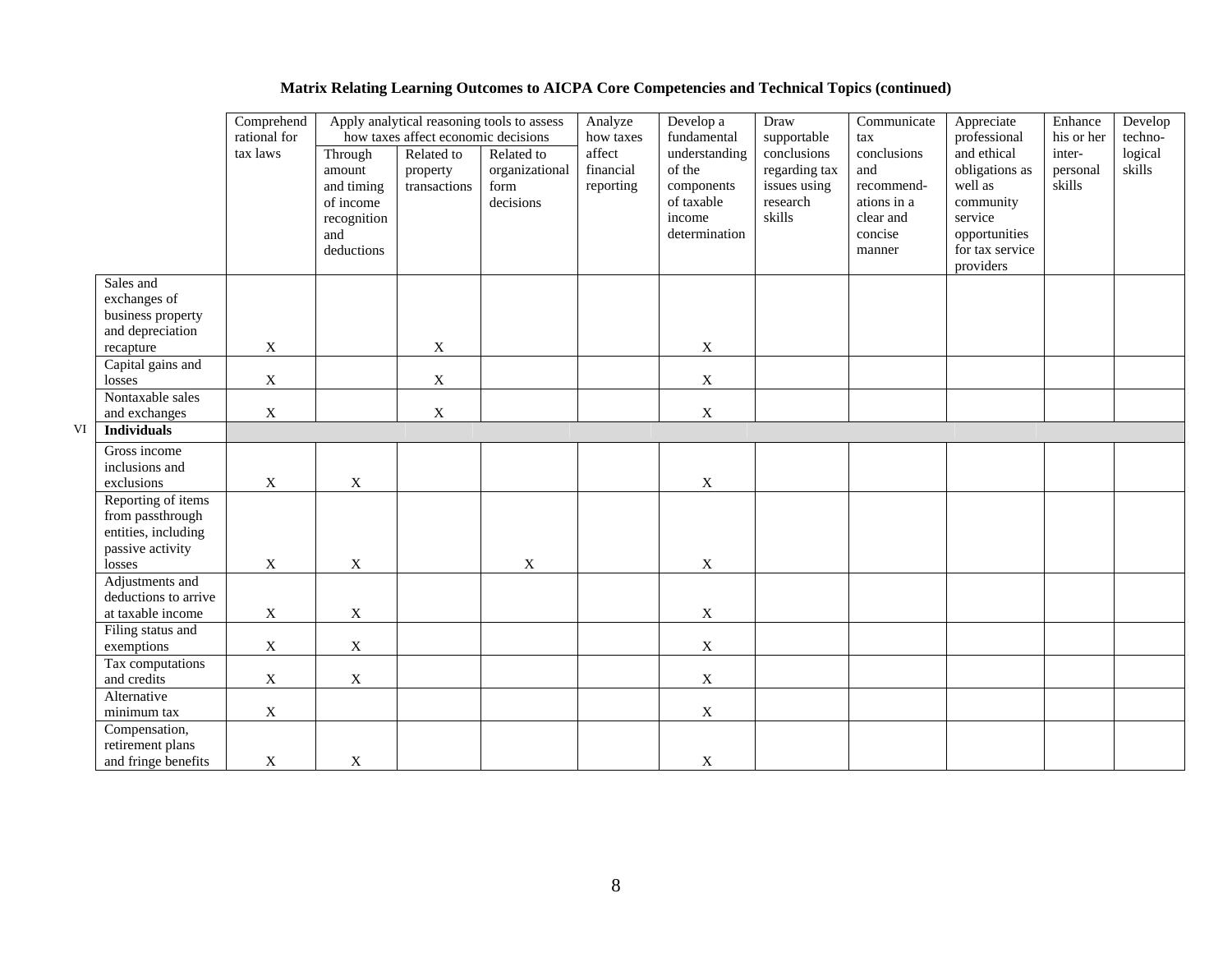|             |                                                                                  | Comprehend<br>rational for  | Apply analytical reasoning tools to assess<br>how taxes affect economic decisions |                                        |                                                   | Analyze<br>how taxes             | Develop a<br>fundamental                                                       | Draw<br>supportable                                                | Communicate<br>tax                                                                | Appreciate<br>professional                                                                                        | Enhance<br>his or her        | Develop<br>techno- |
|-------------|----------------------------------------------------------------------------------|-----------------------------|-----------------------------------------------------------------------------------|----------------------------------------|---------------------------------------------------|----------------------------------|--------------------------------------------------------------------------------|--------------------------------------------------------------------|-----------------------------------------------------------------------------------|-------------------------------------------------------------------------------------------------------------------|------------------------------|--------------------|
|             |                                                                                  | tax laws                    | Through<br>amount<br>and timing<br>of income<br>recognition<br>and<br>deductions  | Related to<br>property<br>transactions | Related to<br>organizational<br>form<br>decisions | affect<br>financial<br>reporting | understanding<br>of the<br>components<br>of taxable<br>income<br>determination | conclusions<br>regarding tax<br>issues using<br>research<br>skills | conclusions<br>and<br>recommend-<br>ations in a<br>clear and<br>concise<br>manner | and ethical<br>obligations as<br>well as<br>community<br>service<br>opportunities<br>for tax service<br>providers | inter-<br>personal<br>skills | logical<br>skills  |
| VII         | <b>Comparison of</b><br>entity taxation                                          |                             |                                                                                   |                                        |                                                   |                                  |                                                                                |                                                                    |                                                                                   |                                                                                                                   |                              |                    |
|             | Similarities and<br>distinctions in tax<br>reporting among<br>entities           | X                           |                                                                                   |                                        | $\boldsymbol{\mathrm{X}}$                         |                                  |                                                                                |                                                                    |                                                                                   |                                                                                                                   |                              |                    |
| <b>VIII</b> | C corporations                                                                   |                             |                                                                                   |                                        |                                                   |                                  |                                                                                |                                                                    |                                                                                   |                                                                                                                   |                              |                    |
|             | Determination of                                                                 |                             |                                                                                   |                                        |                                                   |                                  |                                                                                |                                                                    |                                                                                   |                                                                                                                   |                              |                    |
|             | taxable income and                                                               |                             |                                                                                   |                                        |                                                   |                                  |                                                                                |                                                                    |                                                                                   |                                                                                                                   |                              |                    |
|             | loss, and                                                                        |                             |                                                                                   |                                        |                                                   |                                  |                                                                                |                                                                    |                                                                                   |                                                                                                                   |                              |                    |
|             | reconciliation of                                                                |                             |                                                                                   |                                        |                                                   |                                  |                                                                                |                                                                    |                                                                                   |                                                                                                                   |                              |                    |
|             | book income to                                                                   |                             |                                                                                   |                                        |                                                   |                                  |                                                                                |                                                                    |                                                                                   |                                                                                                                   |                              |                    |
|             | taxable income                                                                   | $\mathbf X$                 | $\mathbf X$                                                                       |                                        |                                                   | $\mathbf X$                      | $\mathbf X$                                                                    |                                                                    |                                                                                   |                                                                                                                   |                              | X                  |
|             | Tax computations                                                                 |                             |                                                                                   |                                        |                                                   |                                  |                                                                                |                                                                    |                                                                                   |                                                                                                                   |                              |                    |
|             | and credits                                                                      | $\frac{\text{X}}{\text{X}}$ | $\mathbf X$                                                                       |                                        |                                                   |                                  | $\mathbf X$                                                                    |                                                                    |                                                                                   |                                                                                                                   |                              |                    |
|             | Alternative<br>minimum tax and                                                   |                             |                                                                                   |                                        |                                                   |                                  |                                                                                |                                                                    |                                                                                   |                                                                                                                   |                              |                    |
|             | penalty taxes                                                                    |                             |                                                                                   |                                        |                                                   |                                  | $\mathbf X$                                                                    |                                                                    |                                                                                   |                                                                                                                   |                              |                    |
|             | Net operating losses                                                             | $\overline{X}$              | $\overline{X}$                                                                    |                                        |                                                   |                                  | $\overline{X}$                                                                 |                                                                    |                                                                                   |                                                                                                                   |                              |                    |
|             | Entity/owner<br>transactions,<br>including<br>contributions and<br>distributions |                             |                                                                                   |                                        |                                                   |                                  |                                                                                |                                                                    |                                                                                   |                                                                                                                   |                              |                    |
|             | Earnings and profits                                                             | $\frac{X}{X}$               | $\frac{X}{X}$                                                                     |                                        | $\frac{X}{X}$                                     |                                  | $\frac{X}{X}$                                                                  |                                                                    |                                                                                   |                                                                                                                   |                              |                    |
| IX          | S corporations                                                                   |                             |                                                                                   |                                        |                                                   |                                  |                                                                                |                                                                    |                                                                                   |                                                                                                                   |                              |                    |
|             | Eligibility and                                                                  |                             |                                                                                   |                                        |                                                   |                                  |                                                                                |                                                                    |                                                                                   |                                                                                                                   |                              |                    |
|             | election                                                                         | $\mathbf X$                 | $\mathbf X$                                                                       |                                        | $\mathbf X$                                       |                                  |                                                                                |                                                                    |                                                                                   |                                                                                                                   |                              |                    |
|             | Basis of<br>shareholder's<br>interest                                            | $\mathbf X$                 |                                                                                   | $\mathbf X$                            |                                                   |                                  | $\mathbf X$                                                                    |                                                                    |                                                                                   |                                                                                                                   |                              |                    |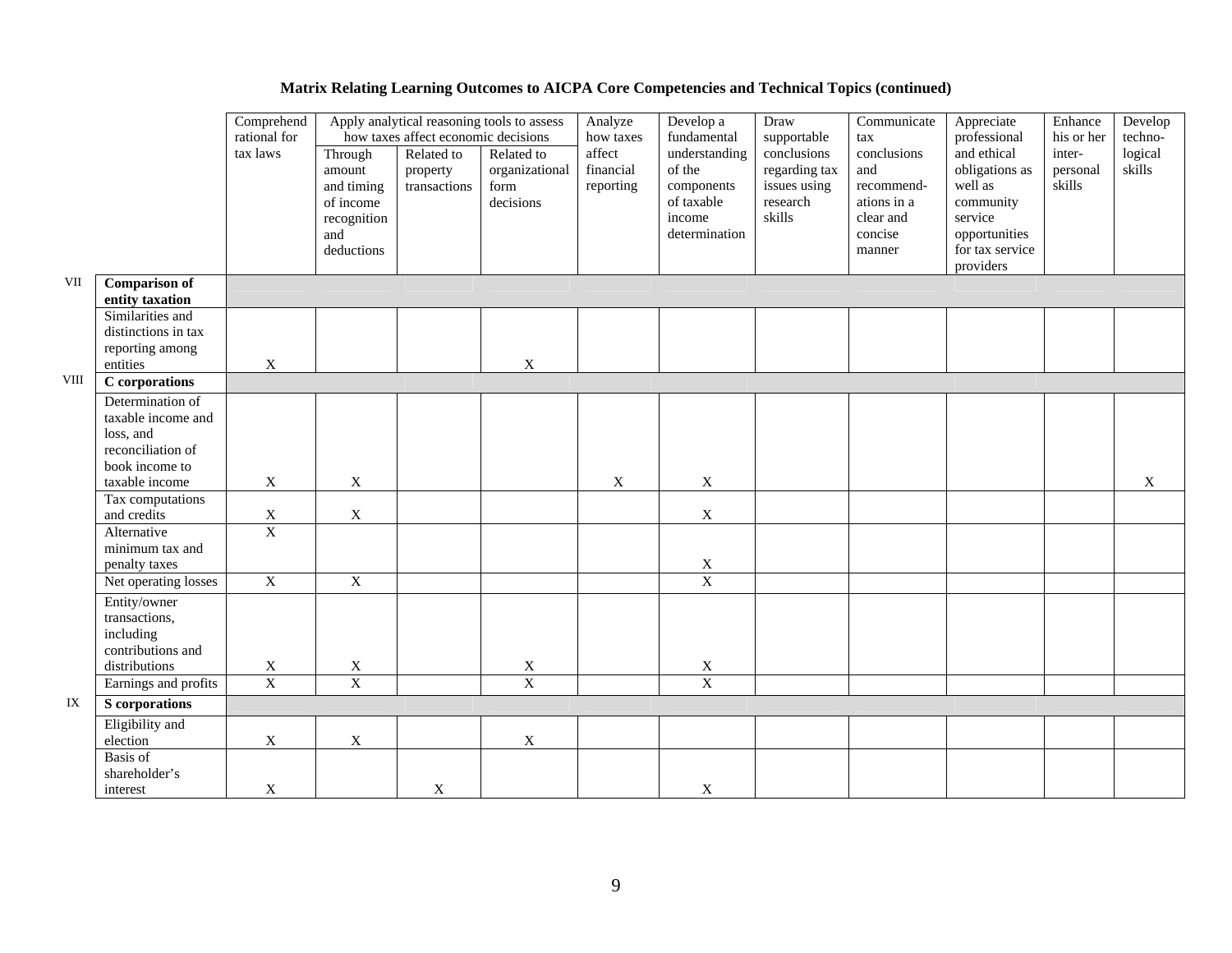|    |                                                                                                                                  | Comprehend<br>rational for | Apply analytical reasoning tools to assess<br>how taxes affect economic decisions |                                        |                                                   | Analyze<br>how taxes             | Develop a<br>fundamental                                                       | Draw<br>supportable                                                | Communicate<br>tax                                                                | Appreciate<br>professional                                                                                        | Enhance<br>his or her        | Develop<br>techno- |
|----|----------------------------------------------------------------------------------------------------------------------------------|----------------------------|-----------------------------------------------------------------------------------|----------------------------------------|---------------------------------------------------|----------------------------------|--------------------------------------------------------------------------------|--------------------------------------------------------------------|-----------------------------------------------------------------------------------|-------------------------------------------------------------------------------------------------------------------|------------------------------|--------------------|
|    |                                                                                                                                  | tax laws                   | Through<br>amount<br>and timing<br>of income<br>recognition<br>and<br>deductions  | Related to<br>property<br>transactions | Related to<br>organizational<br>form<br>decisions | affect<br>financial<br>reporting | understanding<br>of the<br>components<br>of taxable<br>income<br>determination | conclusions<br>regarding tax<br>issues using<br>research<br>skills | conclusions<br>and<br>recommend-<br>ations in a<br>clear and<br>concise<br>manner | and ethical<br>obligations as<br>well as<br>community<br>service<br>opportunities<br>for tax service<br>providers | inter-<br>personal<br>skills | logical<br>skills  |
|    | Determination of<br>ordinary income,<br>separately stated<br>items, and<br>reconciliation of                                     |                            |                                                                                   |                                        |                                                   |                                  |                                                                                |                                                                    |                                                                                   |                                                                                                                   |                              |                    |
|    | book income to<br>taxable income                                                                                                 | $\mathbf X$                | $\mathbf X$                                                                       |                                        |                                                   |                                  | $\mathbf X$                                                                    |                                                                    |                                                                                   |                                                                                                                   |                              | $\mathbf X$        |
|    | Entity/owner<br>transactions,<br>including<br>contributions and<br>distributions                                                 | $\mathbf X$                | $\mathbf X$                                                                       | $\mathbf X$                            | $\mathbf X$                                       |                                  | $\mathbf X$                                                                    |                                                                    |                                                                                   |                                                                                                                   |                              |                    |
|    | Introduction to                                                                                                                  |                            |                                                                                   |                                        |                                                   |                                  |                                                                                |                                                                    |                                                                                   |                                                                                                                   |                              |                    |
|    | built-in gains tax                                                                                                               | $\mathbf X$                | $\boldsymbol{\mathrm{X}}$                                                         |                                        | $\mathbf X$                                       |                                  | $\mathbf X$                                                                    |                                                                    |                                                                                   |                                                                                                                   |                              |                    |
| X. | Partnerships                                                                                                                     |                            |                                                                                   |                                        |                                                   |                                  |                                                                                |                                                                    |                                                                                   |                                                                                                                   |                              |                    |
|    | Determination of<br>ordinary income,<br>separately stated<br>items, and<br>reconciliation of<br>book income to<br>taxable income | X                          | $\mathbf X$                                                                       |                                        | X                                                 |                                  | $\mathbf X$                                                                    |                                                                    |                                                                                   |                                                                                                                   |                              | X                  |
|    | Basis of partner's<br>interest and basis of<br>assets contributed<br>to the partnership                                          | $\mathbf X$                | $\mathbf X$                                                                       | $\mathbf X$                            | $\mathbf X$                                       |                                  | $\mathbf X$                                                                    |                                                                    |                                                                                   |                                                                                                                   |                              |                    |
|    | Partner dealing with<br>own partnership                                                                                          | $\mathbf X$                |                                                                                   |                                        | $\mathbf X$                                       |                                  | $\mathbf X$                                                                    |                                                                    |                                                                                   |                                                                                                                   |                              |                    |
|    | Treatment of<br>partnership<br>liabilities                                                                                       | X                          |                                                                                   | $\mathbf X$                            | $\mathbf X$                                       |                                  |                                                                                |                                                                    |                                                                                   |                                                                                                                   |                              |                    |
|    | Distribution of<br>partnership assets                                                                                            | X                          |                                                                                   | $\mathbf X$                            | $\mathbf X$                                       |                                  |                                                                                |                                                                    |                                                                                   |                                                                                                                   |                              |                    |